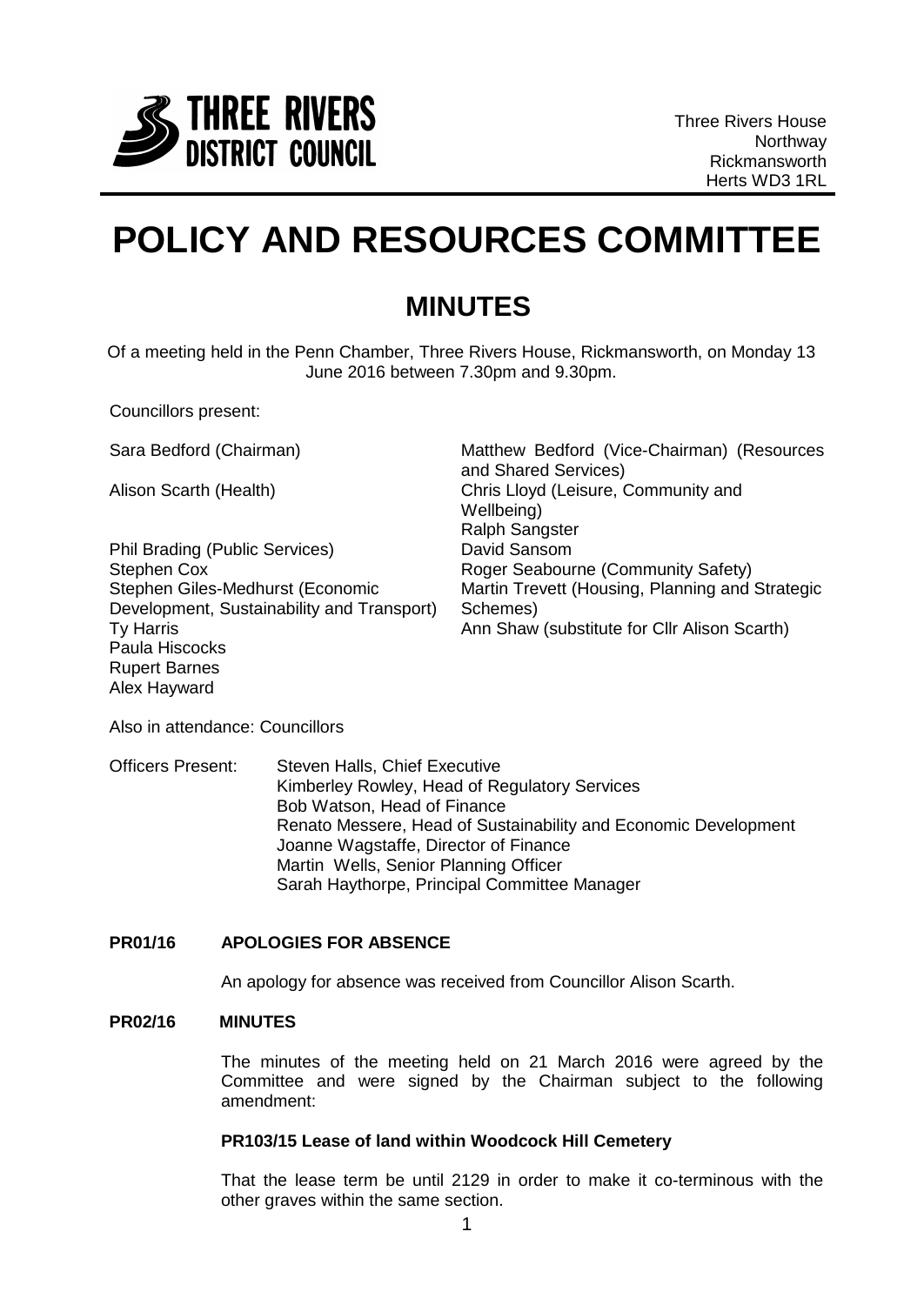#### **PR03/16 NOTICE OF OTHER BUSINESS**

The Chairman ruled that the following items, which had not been available for five clear days before the meeting were of sufficient urgency to be considered by the Committee for the reasons indicated:

Item 8: Summary of the Financial Outturn for 2015/16 - to enable amendments to be made to the revenue and capital budget.

#### **PR04/16 DECLARATION OF INTERESTS**

None received.

#### **PR05/16 LOCAL DEVELOPMENT SCHEME**

This report seeks Members' approval for the revised Local Development Scheme as required by Section 15 of the Planning and Compulsory Purchase Act 2004 (as amended by the Localism Act 2011).

Councillor Martin Trevett, seconded by Councillor Ann Shaw, moved the recommendation that the revised Local Development Scheme (LDS) as set out in Appendix 1 to come into effect from 14 June 2016.

A Member asked if the first consultation period with respect to the Core Strategy (Review) and Site Allocations (Review/Update) could be moved as it would conflict with the purdah election period. Officers agreed they would avoid this period and the consultation period would be held in February/March 2017.

#### RESOLVED:

Approved the revised Local Development Scheme (LDS) as set out in Appendix 1 (with consultation period amended to avoid purdah period) to come into effect from 14 June 2016.

#### **PR06/16 CONSIDERATION OF AN ARTICLE 4 DIRECTION TO REMOVE PERMITTED DEVELOPMENT RIGHTS**

This report sought Members' approval to proceed with an Article 4 Direction to remove permitted development rights in relation to the conversion of office space (Use Class B1a) and light industrial (Use Class B1c) to residential (Use Class C3) on three of the employment sites allocated in the Council's adopted Local Plan.

Officers circulated around some proposed amendments to the recommendations which included adding the following additional recommendation:

Approved a notice period of 12 months, prior to the Article 4 Directions (outlined in Recommendations 1 and 2) taking effect.

Councillor Sara Bedford moved, duly seconded, one further amendment as follows: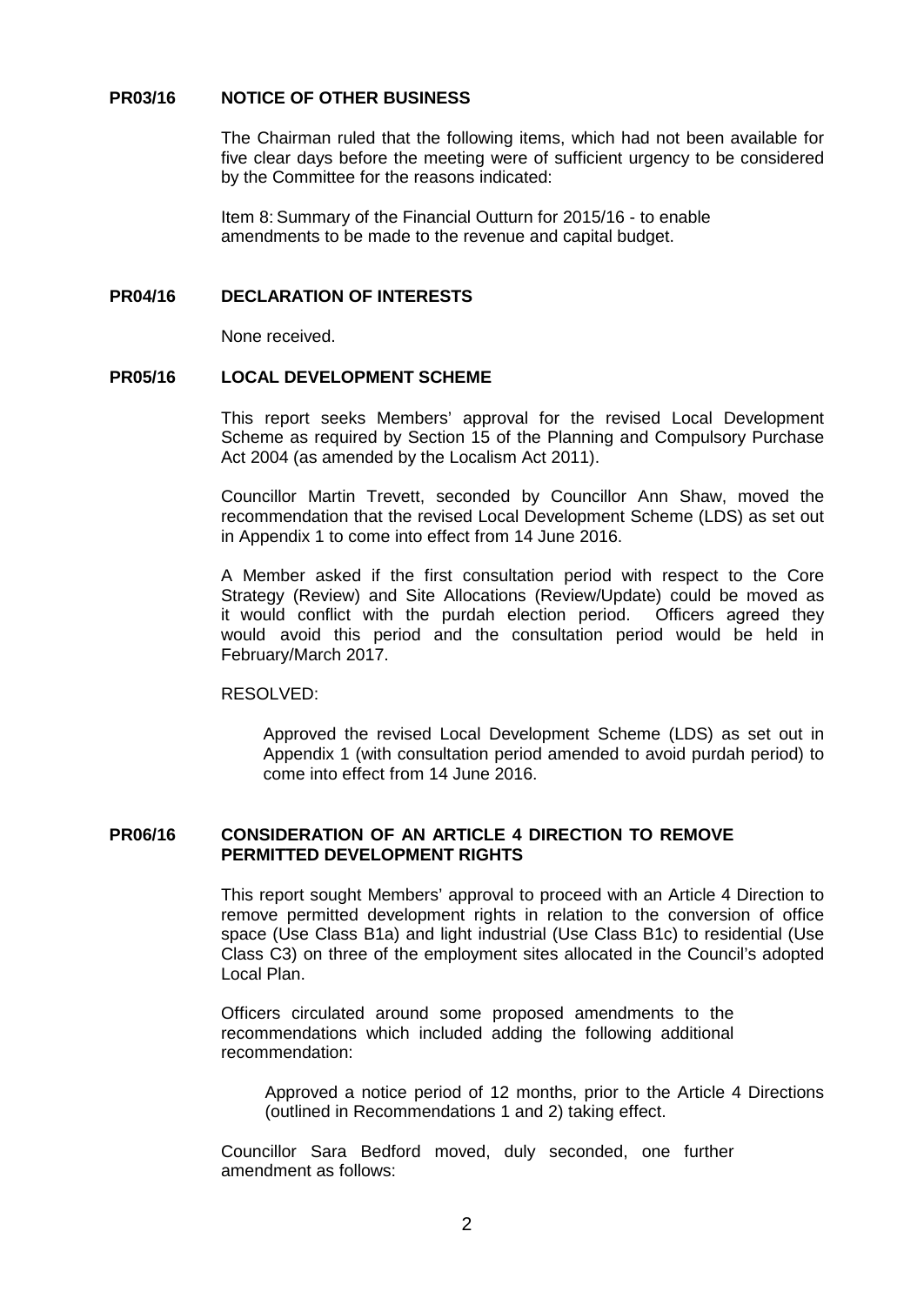1) To review the need for an Article 4 Direction in other parts of the District, including the Leavesden area, as part of the Council's Annual Monitoring Report.

Councillor Ralph Sangster moved, duly seconded, a further amendment to consider submitting a separate application for the Rickmansworth area as a secondary application with further details and feasibility being provided for the next meeting.

#### RESOLVED:

1. Approve the making of an Article 4 Direction at the earliest possible date to withdraw permitted development rights for office (Use Class B1a) to residential (Use Class C3) on each of the three Employment Site Allocations at:

Croxley Business Park-site ref: E(a), Tolpits Lane-site ref: E(b), Maple Cross/Maple Lodge-site ref: E(d).

- 2. Approve the making of an Article 4 Direction to withdraw permitted development rights for light industrial (Use Class B1c) to residential (Use Class C3) at Tolpits Lane-site ref: E(b). This permitted development right is due to come into force for a three-year period from 30 September 2017 until 1 October 2020, as outlined in paragraph 2.3 of this report;
- 3. Approved a notice period of 12 months, prior to the Article 4 Directions (outlined in Recommendations 1 and 2) taking effect.
- 4. Note the possibility that the Secretary of State may refuse all or part of an Article 4 Direction at these locations;
- 5. That delegated authority is given to the Director of Community & Environmental Services in consultation with the Lead Member for Housing, Planning and Strategic Schemes to make the Article 4 Directions as outlined in recommendations 1 and 2.
- 6. To review the need for an Article 4 Direction in other parts of the District, including the Leavesden area, as part of the Council's Annual Monitoring Report.
- 7. To consider submitting a separate application for the Rickmansworth area as a secondary application with further details and feasibility being provided for the next meeting.

#### **PR07/16 CROSSOVER POLICY**

Members thanked the Officer for the report and the efforts in simplifying the process but considered more work was required.

Members raised concerns regarding the need to reapply once a new occupier moved to the property, should the consent not be tied with the land? Concern was expressed at the planning fee but the Case Officer confirmed this was a nationally set planning application fee. Members had concerns that residents were expected to maintain their crossovers.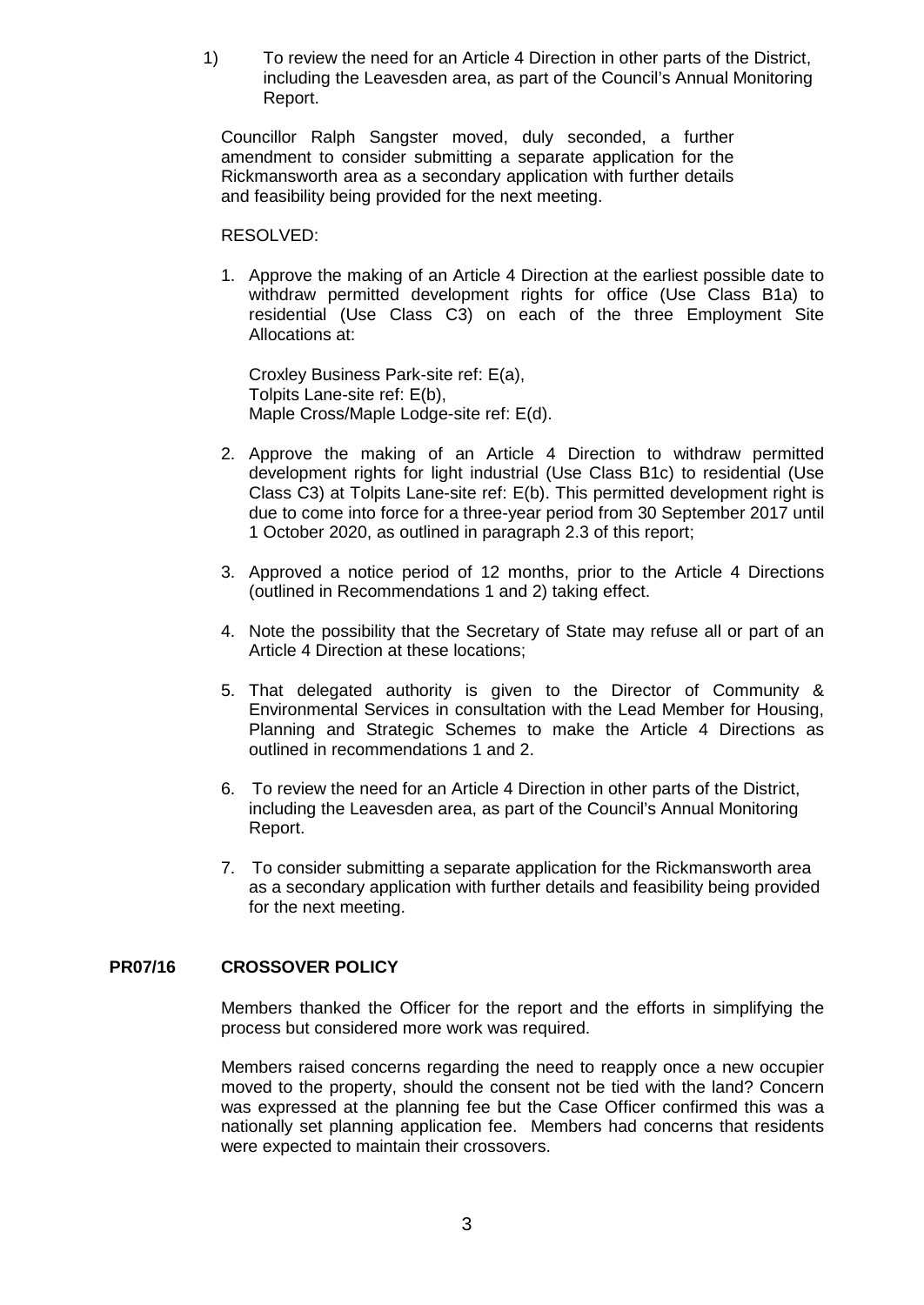Members asked how many crossovers there were in the District. Members were also concerned as to the number of unauthorised crossovers in the District and if this process would be applied to them?

The Officer confirmed TRDC currently have 24 crossovers with a licence. This procedure would be applied retrospectively to these existing licence arrangements. If Officers were notified of unauthorised crossovers on TRDC land members of the Asset and Property team would investigate.

The Chief Executive advised the Committee that they should be considering covering the Council's costs for maintenance work and acknowledged that some residents are enjoying the benefit of the crossover without any charge. Members could consider looking at the cost per sqm and looking to budget for an annual payment (by direct debit) which could be transferred if the owner sold the house. If a resident failed to pay for the licence it could be revoked. Members asked that any further comments be sent to Kimberley Rowley and Lyn Ware.

Councillor Stephen Cox, seconded by Councillor Stephen Giles-Medhurst, moved that the report be deferred to the July meeting and that the points raised be considered in the report.

#### RESOLVED:

That the report be deferred to the July meeting.

#### **PR08/16 SUMMARY OF THE FINANCIAL OUTTURN FOR 2015/2016**

This report shows the 2015/16 outturn position for both revenue and capital. The report also makes the following recommendations:-

- to carry forward to 2016/17 unspent revenue budgets and;
- to re-phase those capital budgets that require completion in 2016/17.

A key feature of reporting the outturn for the financial year is to compare it against the latest budget which provides an indication of the accuracy and robustness of financial control and the achievement of the strategic objective to manage resources to deliver the Council's strategic priorities and service needs.

With regard to appendix 3 of the report, Members requested a representation of the appendix particularly relating to the outturn and asked that this be circulated by the end of the week.

The Conservative Group wished to abstain from voting on the recommendations.

#### RECOMMEND:

- 1) That the net direct cost of services variance at Appendix 1, the supplementary figures at Appendix 2 and the overall revenue outturn and general fund balance at Appendix 3 be noted.
- 2) That the capital outturn position as summarised in Appendix 6 be noted.
- 3) Approval to carry forward the unspent service budgets from 2015/16 to 2016/17 which total **£406,900** as detailed at Appendix 5.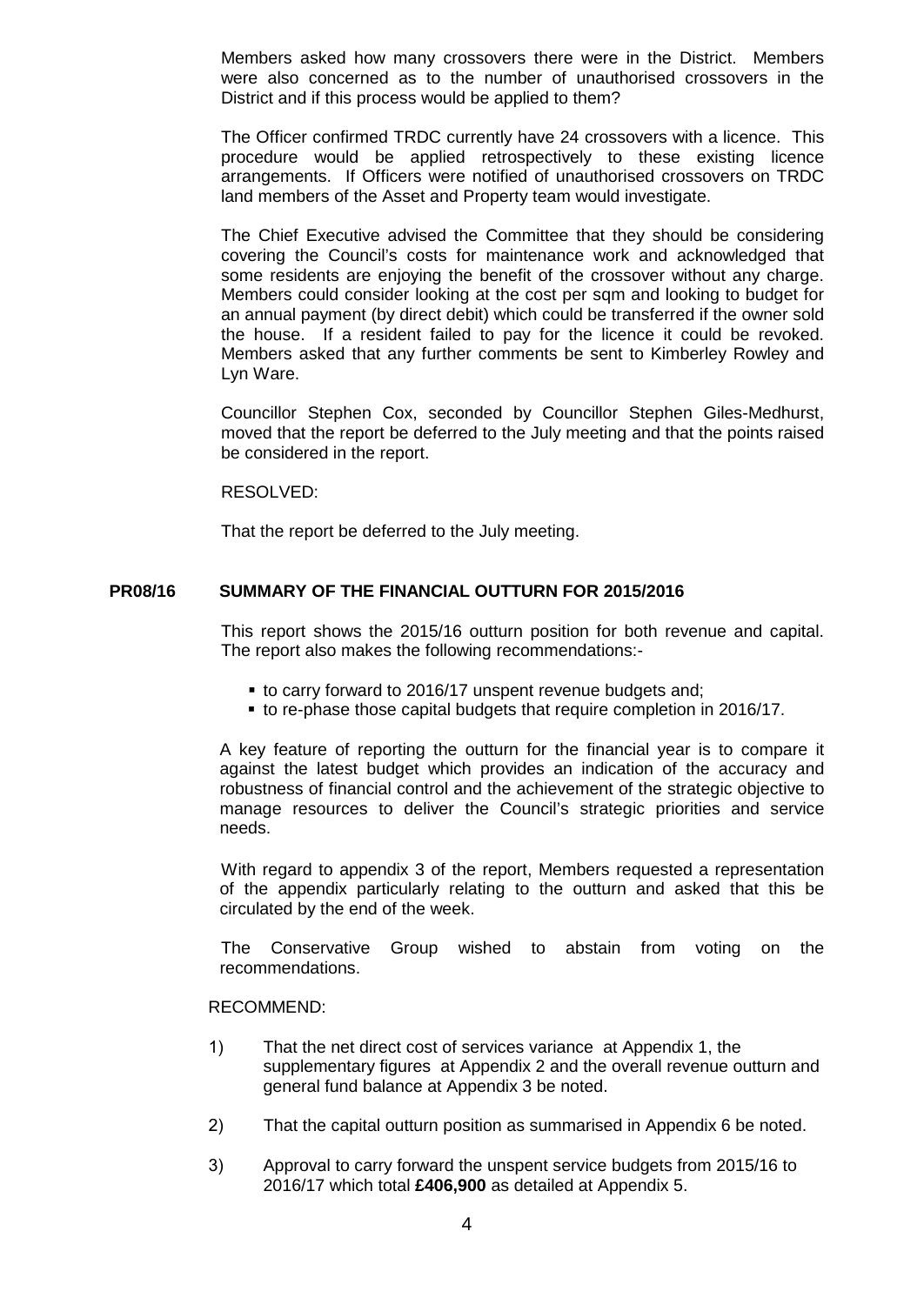4) Approval of the re-phasing on capital projects from 2015/16 to 2016/17 which total **£2,346,885** as detailed at Appendix 6.

#### **PR09/16 THE FUTURE OF ICT**

This report provided an update to Members on the progress of ICT since the last report in November 2015 and also outlines the new proposals for ICT and Managed Print from July 2016.

RESOLVED:

To note the progress of ICT since the last report in November 2015 and also to note the outlined new proposals for ICT and Managed Print from July 2016.

#### **PR10/16 ADVERTISING REVEUE GENERATION**

This report outlined progress of the advertising revenue generation project because this Committee requested an update on progress last year.

Members asked for a further report to the July meeting to advise what revenue generating figures officers had indicated were agreed by Members and what funding was required in order to generate the advertising revenue.

#### RESOLVED:

That the report be deferred to the July meeting.

#### **PR11/16 WORK PROGRAMME**

To agree the Committees work programme. Members noted the work programme and agreed to add the following items:

RESOLVED:

That the work programme be noted.

#### **PR12/16 EXCLUSION OF PRESS AND PUBLIC**

"that under Section 100A of the Local Government Act 1972 the press and public be excluded from the meeting for the following items of business on the grounds that it involves the likely disclosure of exempt information as defined under paragraphs 1 and 3 of Part I of Schedule 12A to the Act. It has been decided by the Council that in all the circumstances, the public interest in maintaining the exemption outweighs the public interest in disclosing the information."

## **PR13/16 HARDSHIP DISCRETIONARY RATES RELIEF APPEAL – HARDSHIP GROUNDS**

To consider an appeal against the award of Discretionary rate relief.